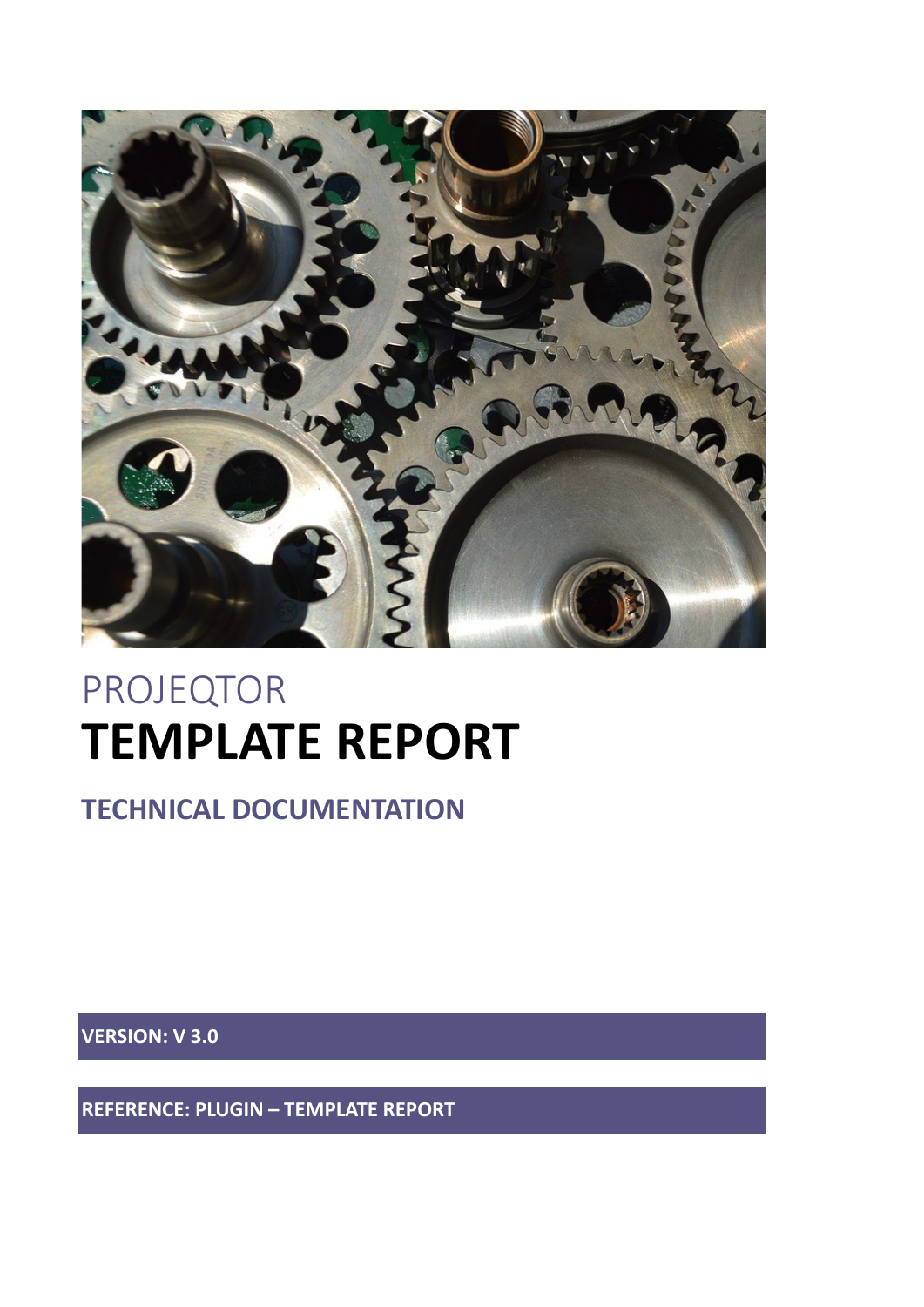### <span id="page-1-0"></span>**SOMMAIRE**

| <b>INTRODUCTION</b>                   | 3              |
|---------------------------------------|----------------|
| <b>SETUP</b>                          | 3              |
| REPLACE DEFAULT EDITION WITH TEMPLATE | $\overline{4}$ |
| <b>DESCRIPTION</b>                    | 4              |
| <b>MANAGEMENT OF TEMPLATE FILES</b>   | 5              |
| <b>AVAILABLE TEMPLATE FILES</b>       | 5              |
| <b>USABLE TEMPLATE FILES</b>          | 5              |
| <b>PREVIEW TEMPLATE</b>               | 6              |
| <b>TEST OF TEMPLATE</b>               | 6              |
| <b>TEMPLATE REPORT PER PROJECT</b>    | 7              |
| <b>TEMPLATE STRUCTURE</b>             | 7              |
| <b>USE TEMPLATE</b>                   | 9              |
| <b>LIMITS</b>                         | <b>10</b>      |
| <b>CHANGE HISTORY</b>                 | 11             |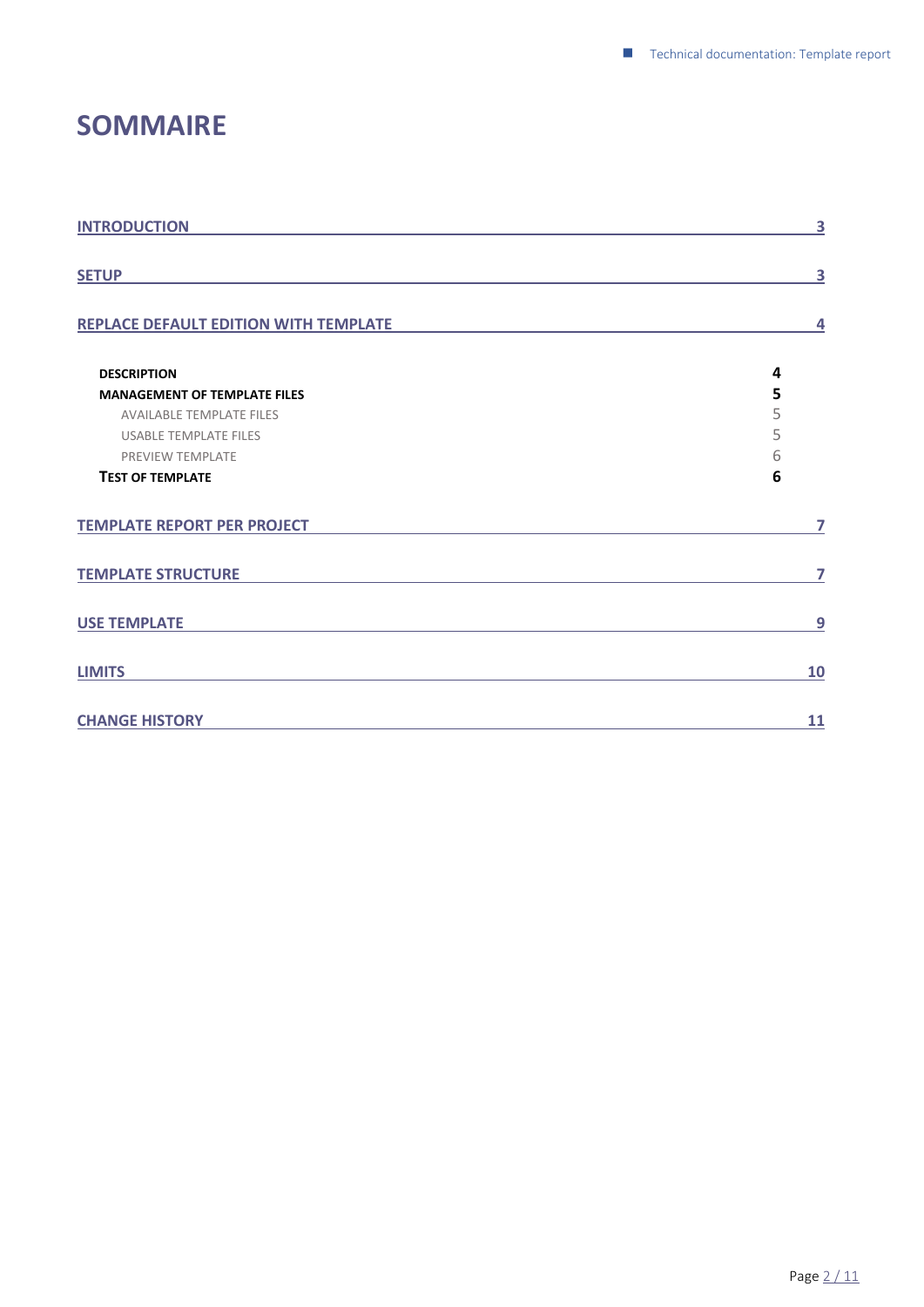### <span id="page-2-0"></span>**INTRODUCTION**

The objective of this document is to explain how to use the plug-in " Template Report ". With this plug-in you can replace default edition of detail of an item or list of items with a customized one from a template file in various formats (docx, xlsx, pptx, html, txt, odt, ods, odp).

### <span id="page-2-1"></span>**SETUP**

When acquiring a plugin, you get a .zip file. To install it, go to the Plugins Management screen.

| $\boxed{\vec{\text{E}}_B}$ | Plug-ins               |                          |         |                  |        |                              |                                                          |
|----------------------------|------------------------|--------------------------|---------|------------------|--------|------------------------------|----------------------------------------------------------|
|                            | installed plug-ins     |                          |         |                  |        |                              | v available plugins (local)                              |
|                            | name                   | description              | version | deployed<br>date | on     | deployed compatible<br>since | plug-ins (zip files) are searched in directory '/plugin' |
| Ŵ                          | screenCustomization    | Customization of screens | V6.0    | 02/01/2022       | V9.4.2 | V9.2.2                       | no plugin available                                      |
| Ŵ                          | translationApplication | TranslationApplication   | V1.6    | 06/22/2019       | V8.0.4 | V6.5.0                       |                                                          |
|                            |                        |                          |         |                  |        |                              | add local plugin file<br>Browse                          |
|                            |                        |                          |         |                  |        |                              | vavailable plugins (remote)                              |
|                            |                        |                          |         |                  |        |                              | feature not available on this version                    |
|                            |                        |                          |         |                  |        |                              |                                                          |

In the section of installed plugins, you have the list of plugins already in place with the version of the latter and on which version of ProjeQtOr you installed it. Compatibility information is given.

| available plugins (local)<br>plug-ins (zip files) are searched in directory '/plugin' |                                       |                                 |            |        |  |  |  |  |  |
|---------------------------------------------------------------------------------------|---------------------------------------|---------------------------------|------------|--------|--|--|--|--|--|
|                                                                                       | file<br>date<br>size                  |                                 |            |        |  |  |  |  |  |
|                                                                                       | $\overline{\mathbf{u}}$<br>◉<br>$\pm$ | templateReport_V3.0.zip         | 02/08/2022 | 1.6 MB |  |  |  |  |  |
|                                                                                       |                                       | add local plugin file<br>Browse |            |        |  |  |  |  |  |

In the available plugins section, click on the browe button to retrieve your .zip file.

Once the file is uploaded, it appears in a table.

Click on  $\pm$  to install your plugin

Click on  $\circledast$  to view the plugin metadata.

Click on  $\bar{1}$  to cancel the installation of this plugin.

When the zip is installed, the application restarts. Go to the Plugin menu to access it.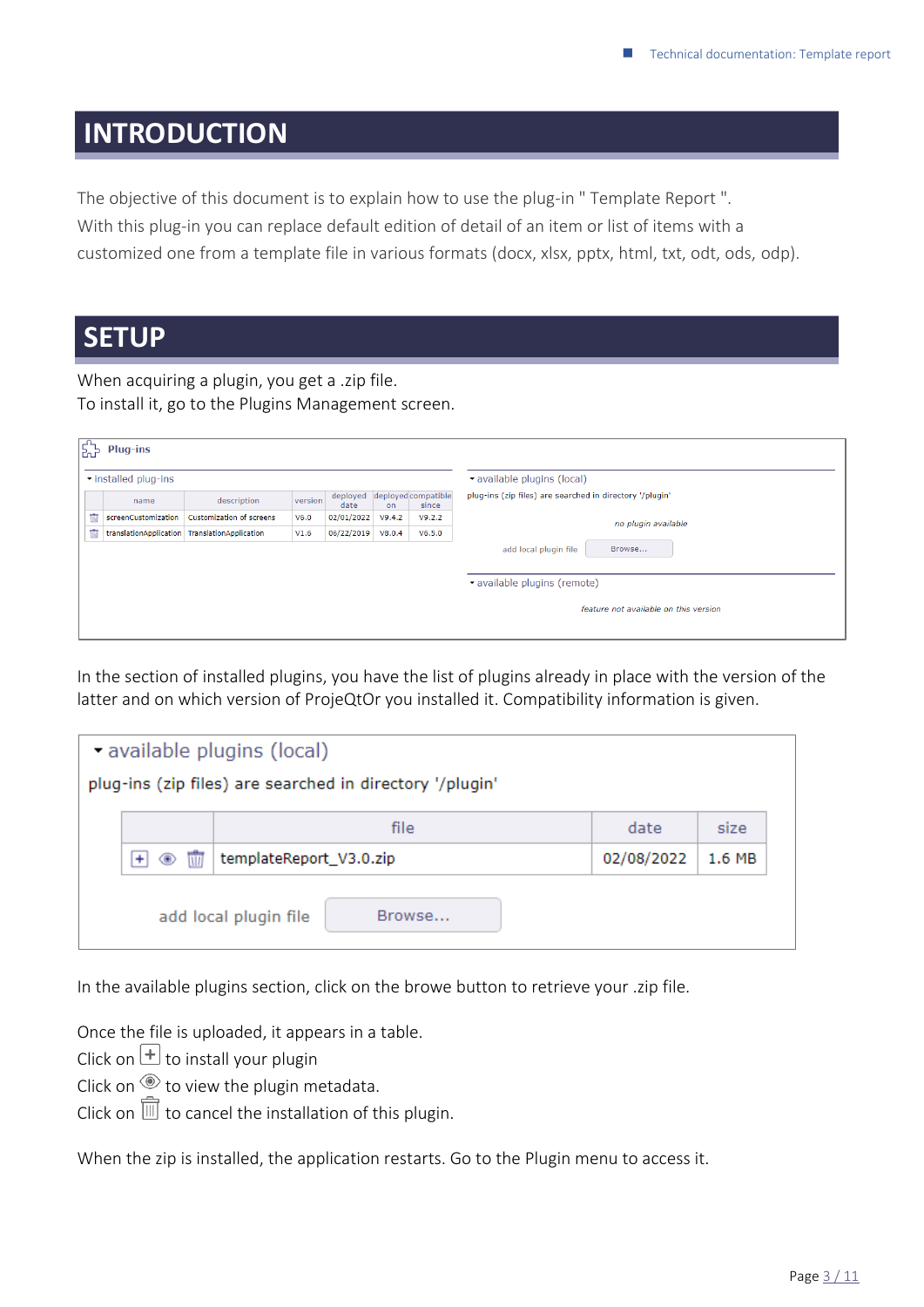### <span id="page-3-0"></span>**REPLACE DEFAULT EDITION WITH TEMPLATE**

| $\mathbf{Z}$ | 1 Template report       |                                   |              |                      |                                                             |   | element                            | $\blacksquare$ $\blacksquare$ $\blacksquare$ $\blacksquare$ $\blacksquare$ $\blacksquare$ $\blacksquare$ $\blacksquare$ $\blacksquare$ $\blacksquare$ |                  | $close \ \odot$ |
|--------------|-------------------------|-----------------------------------|--------------|----------------------|-------------------------------------------------------------|---|------------------------------------|-------------------------------------------------------------------------------------------------------------------------------------------------------|------------------|-----------------|
| id           | project                 | type                              |              | name                 |                                                             |   | element updated                    |                                                                                                                                                       | relevant to      | closed          |
|              | 1 project one           |                                   | Simple Liste |                      |                                                             |   | Ticket                             | list of items                                                                                                                                         |                  | п               |
|              |                         |                                   |              |                      |                                                             |   |                                    |                                                                                                                                                       |                  |                 |
|              |                         |                                   |              |                      |                                                             |   |                                    |                                                                                                                                                       |                  |                 |
|              |                         |                                   |              |                      |                                                             |   |                                    |                                                                                                                                                       |                  |                 |
|              |                         |                                   |              |                      |                                                             |   |                                    |                                                                                                                                                       |                  |                 |
| $\mathbb Z$  |                         | Template report #1 - Simple Liste |              |                      |                                                             |   |                                    |                                                                                                                                                       |                  | 四日 〇 日          |
|              |                         |                                   |              |                      |                                                             |   |                                    |                                                                                                                                                       |                  |                 |
|              | • Description           |                                   |              |                      | • Management of Template files                              |   |                                    |                                                                                                                                                       |                  |                 |
|              |                         | $id \neq 1$                       |              |                      | upload template file : Browse                               |   |                                    | upload image for template : Browse                                                                                                                    |                  |                 |
|              | name                    | Simple Liste                      |              |                      | available template files $\mathcal{D} \leq \mathbb{m}$      |   | usable template files $(2) \leq 1$ |                                                                                                                                                       | Preview template |                 |
|              | element Ticket          |                                   |              | $\ddot{\phantom{0}}$ | <b>TMP</b> Action List EN.html<br>TMP Action List FR.html   |   | <b>TMP Simple EN.docx</b>          |                                                                                                                                                       |                  |                 |
|              | relevant to             | list of items                     |              | l.                   | TMP Bill EN.html<br>TMP Bill FR.html                        |   |                                    |                                                                                                                                                       |                  |                 |
|              | project                 | project one                       |              | l vi                 | <b>TMP Meeting EN.docx</b><br><b>TMP Meeting FR.docx</b>    |   |                                    |                                                                                                                                                       |                  |                 |
|              | target file name format |                                   |              |                      | <b>TMP</b> Project EN.pptx<br><b>TMP</b> Project FR.pptx    | ▷ |                                    |                                                                                                                                                       |                  |                 |
|              |                         |                                   |              | $\ddot{\phantom{0}}$ | TMP Requirement Matrix EN.xlsx                              |   |                                    |                                                                                                                                                       |                  |                 |
|              | template file           | TMP_Simple_EN.docx                |              | <b>Contract</b>      | <b>TMP Requirement Matrix FR.xlsx</b><br>TMP Simple EN.docx |   |                                    |                                                                                                                                                       |                  |                 |
|              | $close \frown$          |                                   |              |                      | <b>TMP Simple EN.html</b><br><b>TMP Simple EN.pptx</b>      |   |                                    |                                                                                                                                                       |                  |                 |
|              | Test of template        |                                   |              |                      | TMP Simple EN.txt<br>TMP Simple FN view                     |   |                                    |                                                                                                                                                       |                  |                 |

When plugin is installed, you get a new screen "Template Report":

### <span id="page-3-1"></span>**DESCRIPTION**

On this part of the screen, you can define new template usage:

■ id: id of the template definition

show available fields

test the template : Ticket  $\frac{2}{3152}$   $\sqrt{}$  test from **available template file** 

■ name: name for the template definition

it will help you select the template if you define several for the same class

- **E** element: the class of the element the template will be used for relevant to select if template will be used for "list" of for "detail"
- **type:** the type of the element, to restrict use for this type.

not available if template is relevant to "list"

- **•** project: the project to restrict use for this project
- not available if template is relevant to "list"
	- template file template file to use (select from "usable" templates)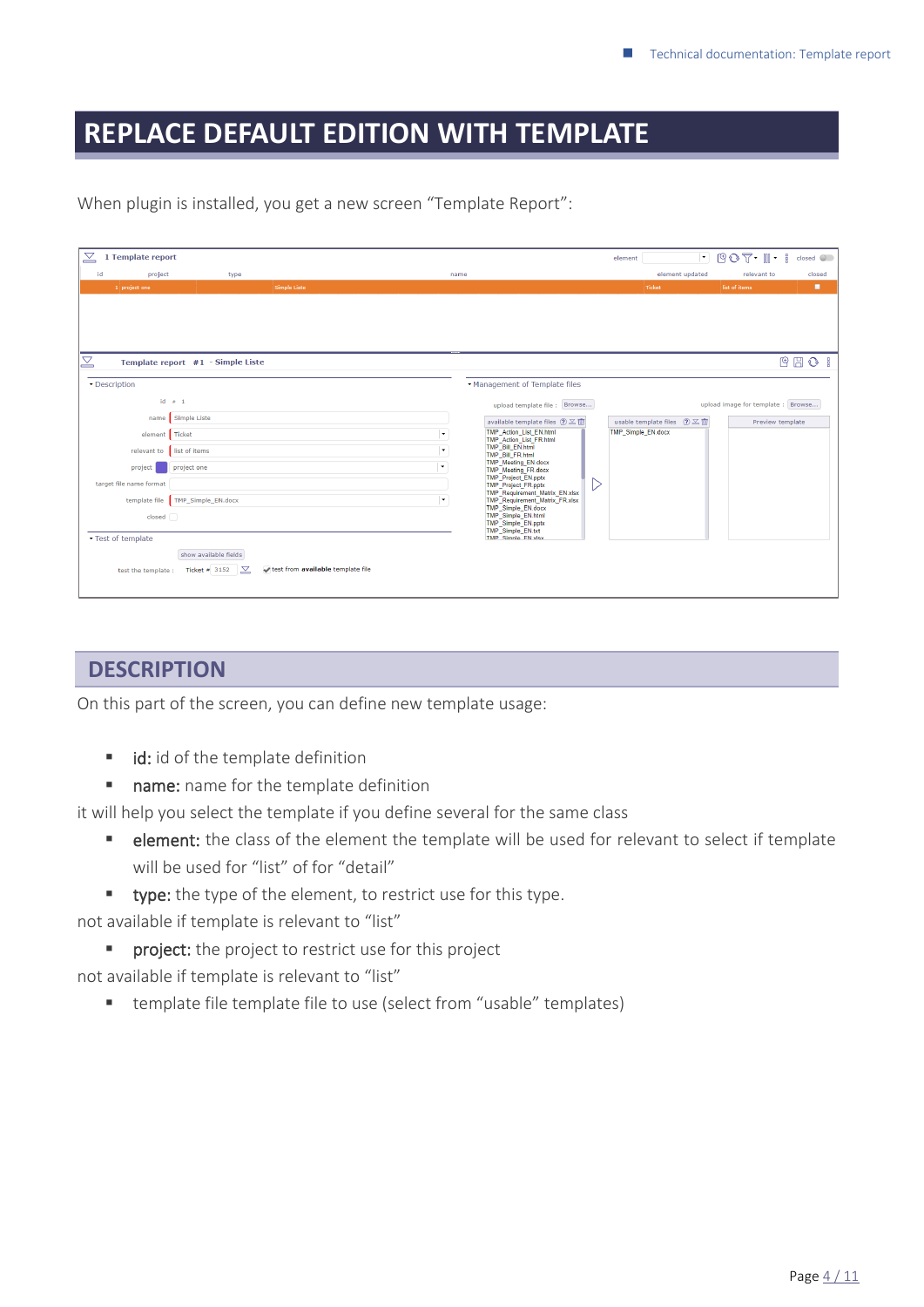### <span id="page-4-0"></span>**MANAGEMENT OF TEMPLATE FILES**

<span id="page-4-1"></span>On section "management of template files" you can define the "available" and "usable" templates.

#### **AVAILABLE TEMPLATE FILES**

The available template files list all templates that are stored in template library. Several templates are provided with the plugin to help you understand how it works. You can use the browse button to add a new template to the template library.

| Browse<br>upload template file:                                                                                                                                                                             |                                                 | upload image for template:                                                                         | Browse                                                                                                                              |
|-------------------------------------------------------------------------------------------------------------------------------------------------------------------------------------------------------------|-------------------------------------------------|----------------------------------------------------------------------------------------------------|-------------------------------------------------------------------------------------------------------------------------------------|
| available template files $\textcircled{?} \subseteq \overline{\textcircled{u}}$                                                                                                                             | usable template files $\sqrt{2}$ $\frac{1}{10}$ |                                                                                                    | Preview template                                                                                                                    |
| TMP Action List EN.html<br>TMP Action List FR.html<br>TMP Bill EN.html<br>TMP Bill FR.html<br>TMP Meeting EN.docx<br>TMP_Meeting_FR.docx<br><b>TMP Project EN.pptx</b>                                      | TMP Simple EN.docx                              | ProjeQtOr<br>Rafinstage<br>National<br>Tem<br>Product<br>Externa<br>rafterence<br><b>Financial</b> | Description of item<br>Ticket #1<br>Genergeton<br>001-031-090-1<br>bug: it does not work<br>in nichard<br>prejast ora - mainkaramsa |
| <b>TMP Project FR.pptx</b><br>TMP Requirement Matrix EN.xlsx<br>TMP_Requirement_Matrix_FR.xlsx<br>TMP_Simple_EN.docx<br>TMP Simple EN.html<br>TMP Simple EN.pptx<br>TMP Simple EN.txt<br>TMP Simple FN ylsy |                                                 | Description<br><b>Skaling</b><br>Responsible<br>Result<br>New connect, For leating.<br>readers for | Touchours<br>re-agencies?<br>project manager<br><b>Notice</b><br><b>Attached files</b>                                              |

Click on  $\Omega$  to display the creation date and the size of the document Click on  $\le$  to download and edit the selected document

Click on  $\overline{\mathbb{U}}$  to delete the document of the list and the plugin folder

|    | <b>Information</b> |                                                               |  |  |  |  |  |  |  |  |
|----|--------------------|---------------------------------------------------------------|--|--|--|--|--|--|--|--|
|    | file<br>date       |                                                               |  |  |  |  |  |  |  |  |
|    |                    | TMP_Action_List_EN.html   less than half an hour ago   1.8 KB |  |  |  |  |  |  |  |  |
| OK |                    |                                                               |  |  |  |  |  |  |  |  |

#### <span id="page-4-2"></span>**USABLE TEMPLATE FILES**

Usable template files list all template files that can be used. When using template, only the template files present in this list will be visible and usable.

Select a template file from the "available template files" list and click on  $\triangleright$  to add a template file to the list. This will make a copy of the "available" library into the "usable" library.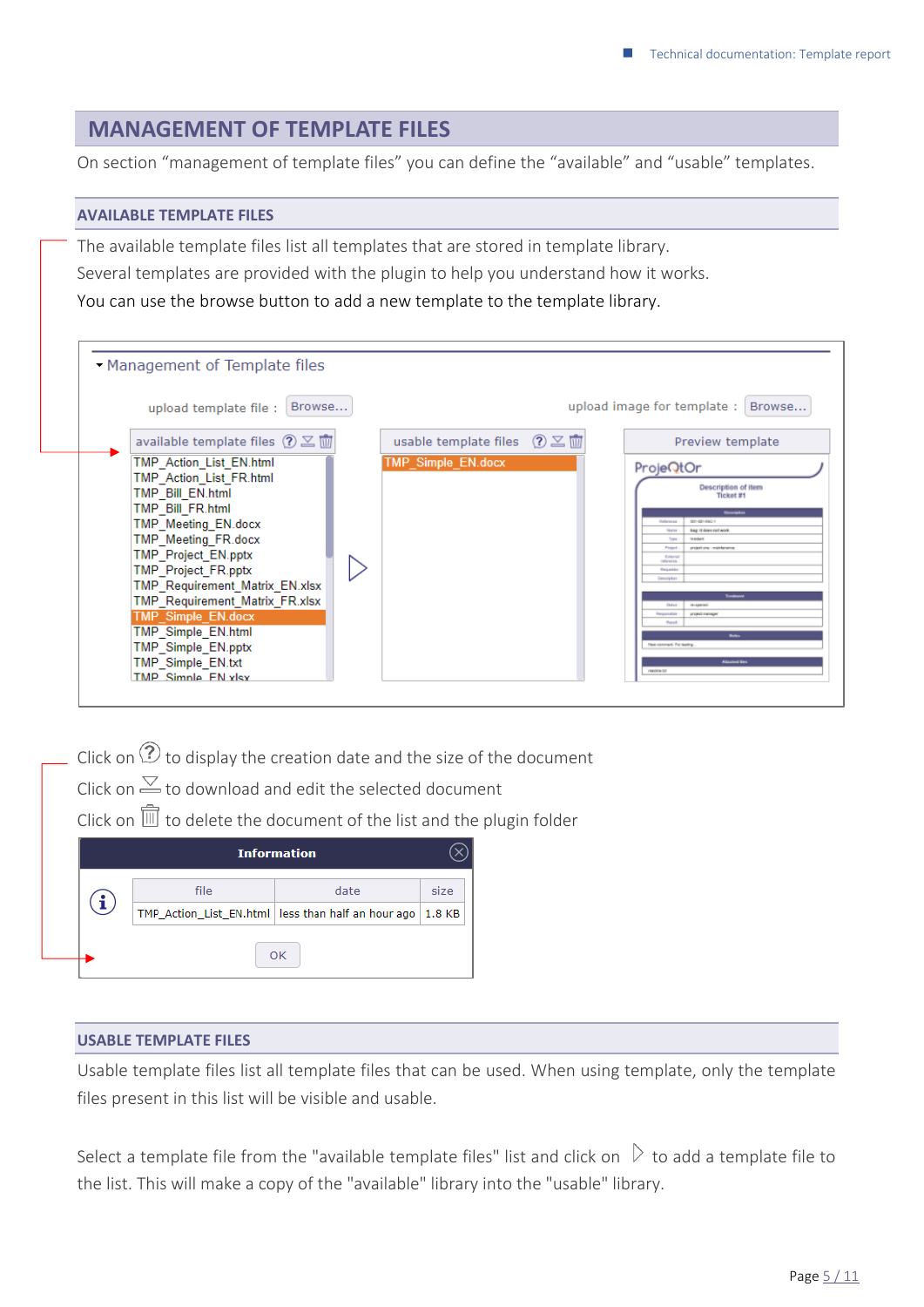#### <span id="page-5-0"></span>**PREVIEW TEMPLATE**

The "Template preview" section, displays an image of the selected template file in "available template files". Click on the browse button to upload the image of your file.

### <span id="page-5-1"></span>**TEST OF TEMPLATE**

On section "Test of template" you can test your template file and get the resulting file.

| Test of template                                                                                                                                                                                                                                                                                                                                                                                                                                                                                                                                                                                                                                                                                                                                                                                                    |                                                                                                                                                                                                                                                                                                                                                                                                                                                                                                                                                                                                                                                 |                                                                                                                                                                      |
|---------------------------------------------------------------------------------------------------------------------------------------------------------------------------------------------------------------------------------------------------------------------------------------------------------------------------------------------------------------------------------------------------------------------------------------------------------------------------------------------------------------------------------------------------------------------------------------------------------------------------------------------------------------------------------------------------------------------------------------------------------------------------------------------------------------------|-------------------------------------------------------------------------------------------------------------------------------------------------------------------------------------------------------------------------------------------------------------------------------------------------------------------------------------------------------------------------------------------------------------------------------------------------------------------------------------------------------------------------------------------------------------------------------------------------------------------------------------------------|----------------------------------------------------------------------------------------------------------------------------------------------------------------------|
|                                                                                                                                                                                                                                                                                                                                                                                                                                                                                                                                                                                                                                                                                                                                                                                                                     | show available fields                                                                                                                                                                                                                                                                                                                                                                                                                                                                                                                                                                                                                           |                                                                                                                                                                      |
| test the template :                                                                                                                                                                                                                                                                                                                                                                                                                                                                                                                                                                                                                                                                                                                                                                                                 | $\mathrel{\boxtimes}$<br>Ticket $# 3152$                                                                                                                                                                                                                                                                                                                                                                                                                                                                                                                                                                                                        | test from available template file                                                                                                                                    |
|                                                                                                                                                                                                                                                                                                                                                                                                                                                                                                                                                                                                                                                                                                                                                                                                                     | <b>Print preview</b>                                                                                                                                                                                                                                                                                                                                                                                                                                                                                                                                                                                                                            | ⊗                                                                                                                                                                    |
| Send document to printer<br>object<br>object.id<br>object.reference<br>object.name<br>object.idTicketType<br>object.colorTicketType<br>object.nameTicketType<br>object.idType<br>object.colorType<br>object.nameType<br>object.idProject<br>object.colorProject<br>object.nameProject<br>object.externalReference<br>object.idUrgency<br>object.colorUrgency<br>object.nameUrgency<br>object.creationDateTime<br>object.lastUpdateDateTime<br>object.idUser<br>object.nameUser<br>object.idContact<br>object.nameContact<br>object.idTicket<br>object.nameTicket<br>object.idContext1<br>object.nameContext1<br>object.idContext2<br>object.nameContext2<br>object.idContext3<br>object.nameContext3<br>object.description<br>object.descriptionText<br>object.idActivity<br>object.nameActivity<br>object.idStatus | <b>Ticket</b><br>id<br>reference<br>name<br>ticket type<br>ticket type (color)<br>ticket type (name)<br>ticket type<br>[colIdType] (color)<br>ticket type (name)<br>project<br>project (color)<br>project (name)<br>external reference<br>urgency<br>urgency (color)<br>urgency (name)<br>creation date/time<br>last update<br>issuer<br>issuer (name)<br>requestor<br>requestor (name)<br>duplicate ticket<br>duplicate ticket (name)<br>context<br>context (name)<br>operating system<br>operating system (name)<br>browser<br>browser (name)<br>description<br>description (text)<br>planning activity<br>planning activity (name)<br>status | You can use the button "show available<br>fields" to list all fields you can use on<br>template file for the select item class<br>(here the fields for the tickets). |

You can use the button  $\leq$  to test the template for a dedicated item.

**For test template on "detail", first select id of the item you want to use for result. This is not mandatory for template on "list" (first 10 items will be used for the test)**

You can use last checkbox to test from "available template" (in the library) rather than using "usable template". This will allow you to upload new version (in available library) and test it while users still use previous version (in usable library).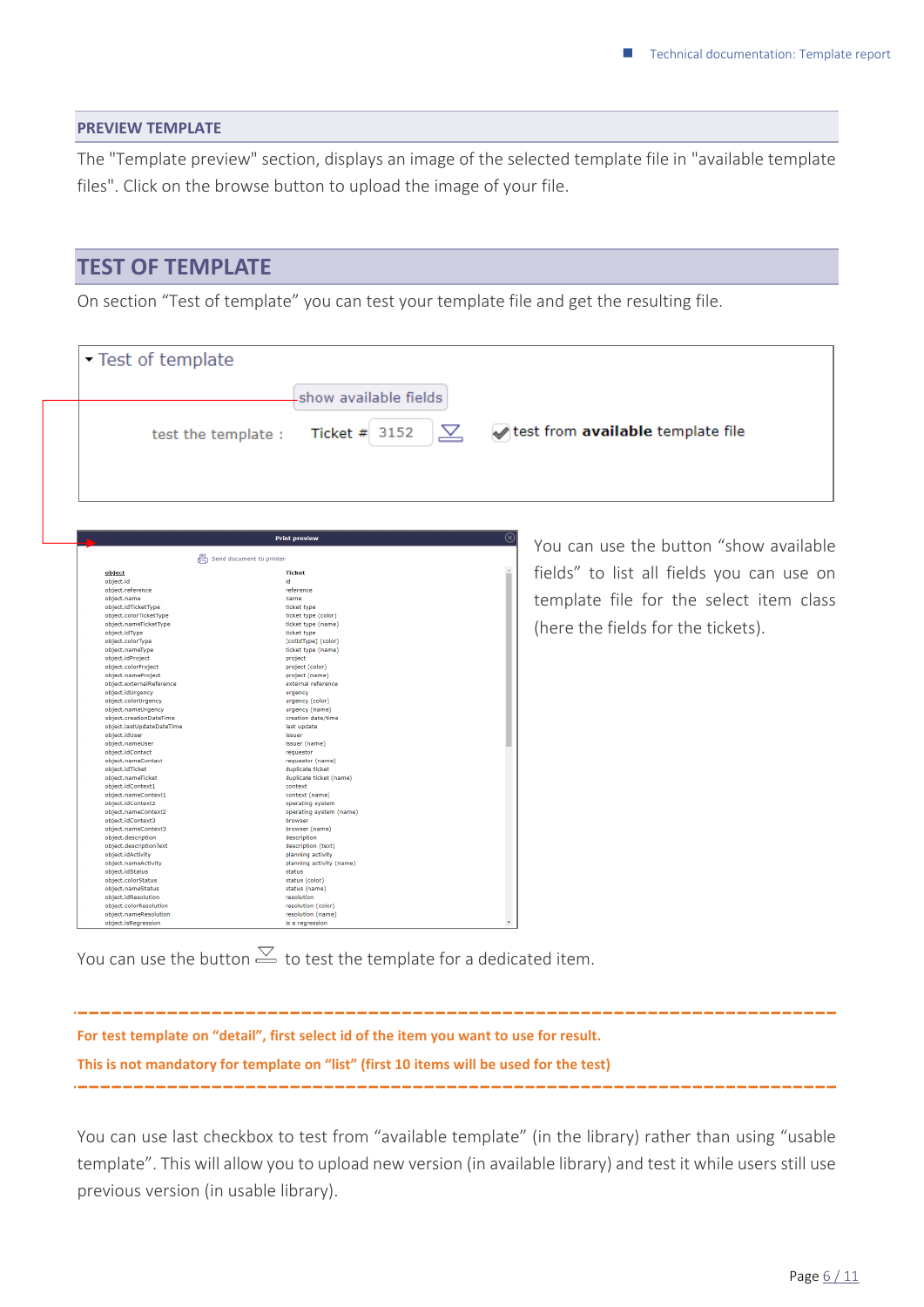### <span id="page-6-0"></span>**TEMPLATE REPORT PER PROJECT**

The "template report" plugin provides two forms: the first one, "template reports" is decribe above. The second is "template reports per project". It is exacly the same with but "project" is mandatory. By default, the first one is available to "administrators" and the second one to "Project Leaders".

**Note that for template on list, if you limit template definition to a project, template will be proposed only if corresponding project is selected in the project selector.**

### <span id="page-6-1"></span>**TEMPLATE STRUCTURE**

#### Template file can be any of the following file types:

- .docx: Word document
- .xlsx: Excel sheet
- .pptx: Power Point presentation
- $\bullet$  txt: Plain text file
- .html: Standard html page
- .odt: Open Office text document
- .ods: Open Office calc sheet
- .odp: Open Ofice presentation

On these templates' files, you can use any formatting, with headers, images, tables, and so on. You just have to place fields in the document with the following syntax:

#### [object.fieldName]

|               | the name of the item                |
|---------------|-------------------------------------|
| >             | the id of the project of the item   |
| $\rightarrow$ | the name of the project of the item |
| $\geq$        | the description of the item         |
|               |                                     |

You can also include information displayed in tables, representing a one-to-many link, like Notes, Links, Attachments, … For this, you need to insert fields in cells of a table.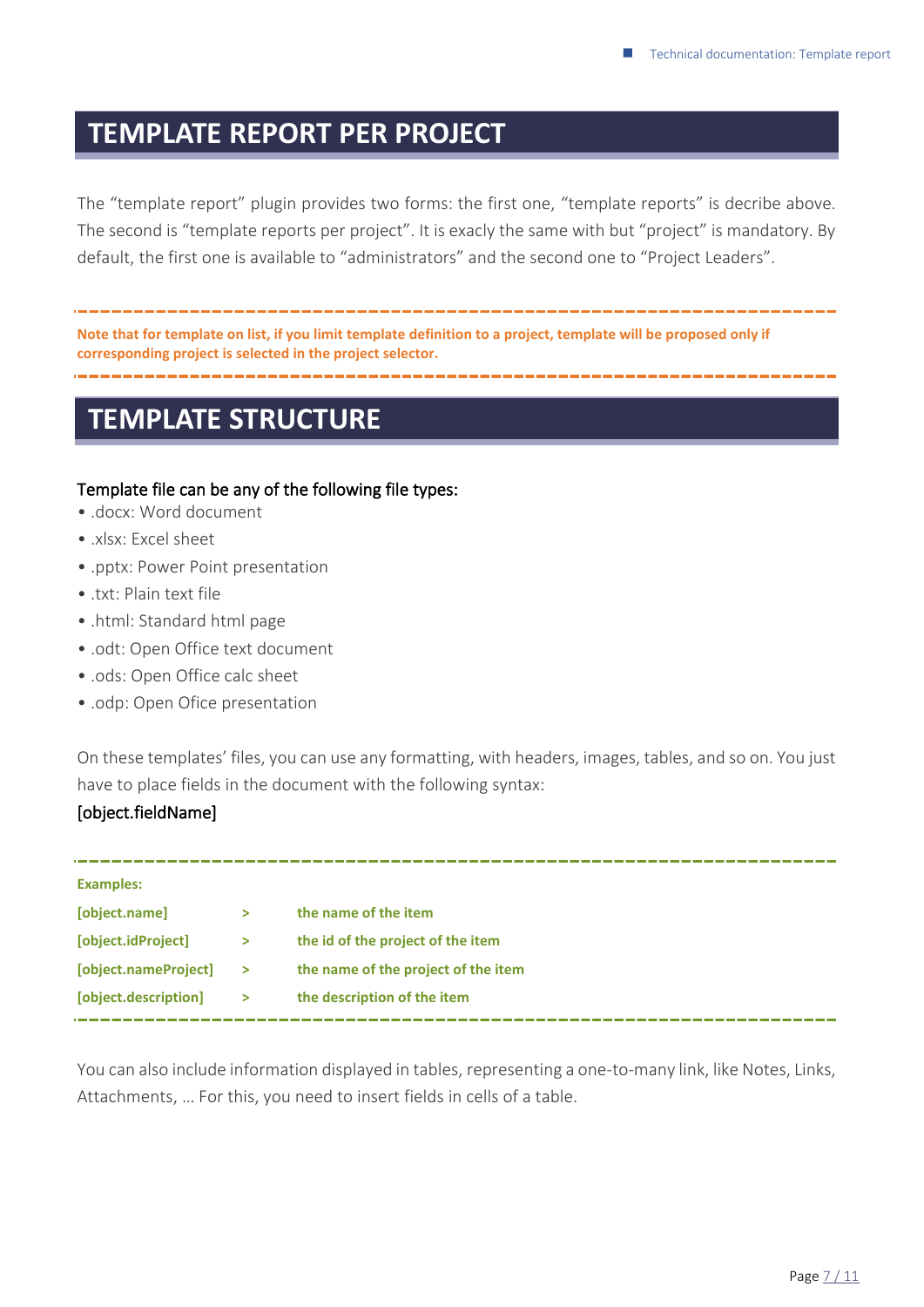First cell must contain the name of the block and how block lines are managed:

### [blockname.fieldName;block=tbs:row] or [blockname.fieldName;block=tr] (for html formatting) **Examples: [note.noteText;block=tbs:row] > the notes of the item**

If block "link" is available, all blocks "link class" will list same fields but with list of links limited to corresponding item class. In addition to "standard fields", you can also use extra fields that will ease management of templates:

#### ▪ [object.nameClass]

For each field corresponding on a screen to a list, the field is called "idClass" (where "Class" refers to the class of referenced item) and contains the id of the referenced element. Then "nameClass" is also provided and contains the name of the referenced item.

\_\_\_\_\_\_\_\_\_\_\_\_\_\_\_\_\_\_\_\_\_\_\_\_\_\_\_\_\_

#### ▪ [object.textField]

For fields corresponding to large formatted text (like "description" or "result") in addition to field "field" you can also use "textField" that contains not formatted text (text without html tags)

#### ▪ [link.refName]

For blocks referencing other items, you will find reference as "refType" (class of reference item) and "refId" (id of referenced item). The field "refName" is then also provided, containing name of the referenced item.

**When writing codes for fields, take care to have no format change between the brackets, nor spaces between characters. For instance [object.nameProject] will not be replaced by corresponding project name because of internal formatting (italic, font size). On some editors (Word for instance) you may need to disactivated automatic corrections while typing as it may add some unexpected formatting (red underline).**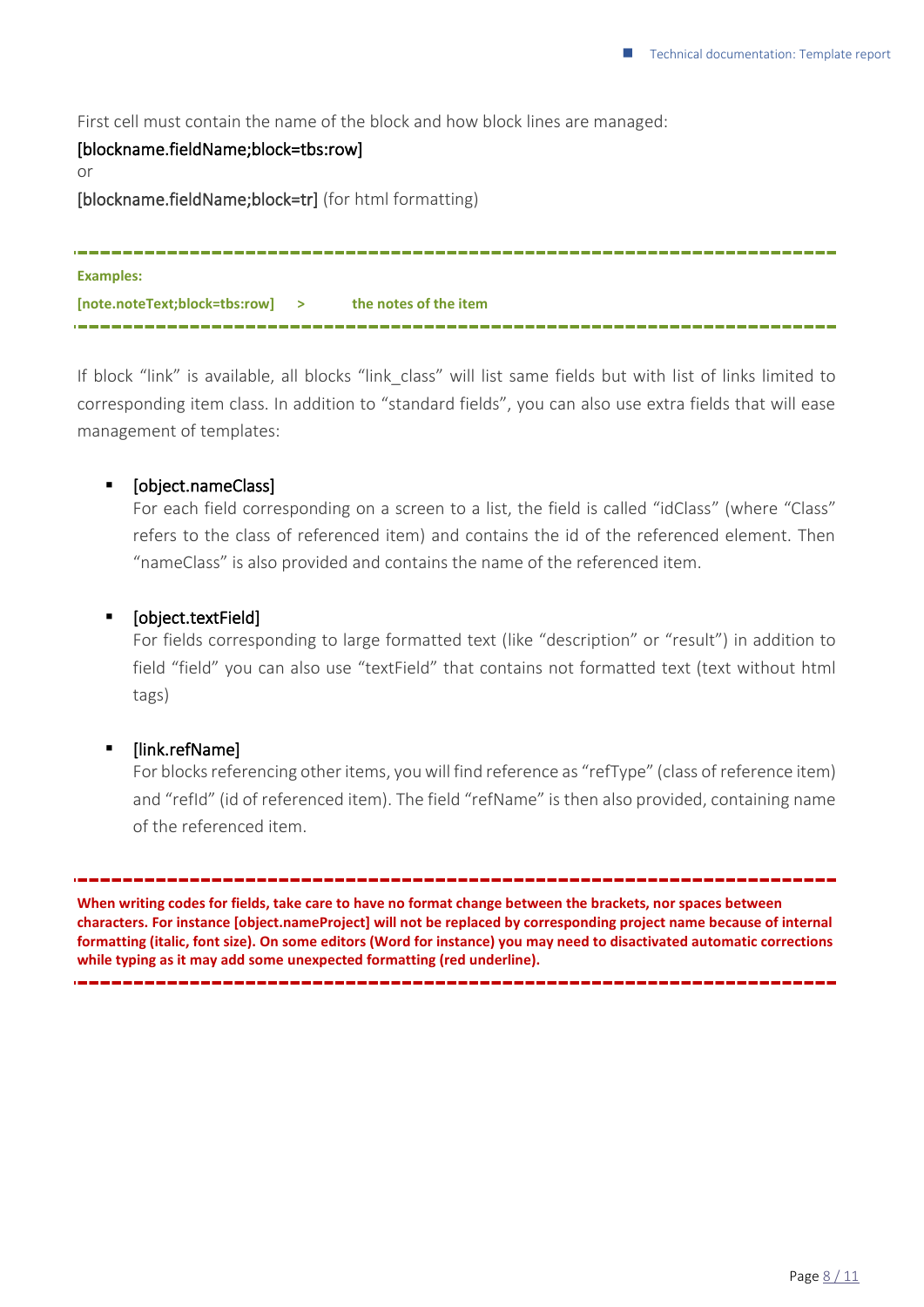### <span id="page-8-0"></span>**USE TEMPLATE**



When definition of template is done, on the item description or on the item list button to export to PDF is replaced by a download button  $\leq$ .

Click on this button to retrieve the "templated" report file.

| <b>Select template to use</b> |  |     |   |                                      |  |  |  |  |
|-------------------------------|--|-----|---|--------------------------------------|--|--|--|--|
| Default print format          |  | PDF |   |                                      |  |  |  |  |
| Simple Liste                  |  |     | W | <b>CALCULUS</b><br><b>TELEVISION</b> |  |  |  |  |

Click on  $\overline{\boxplus}$  to print the list or detail areas on a printer.

Click on  $\mathbb{P}$  to export the list or detail areas in pdf format.

Click on  $\leq$  to download the report template in the format and template you have chosen or created.

If you attached image to template file, it will be displayed (with size reduction) on right part. You can then click on image to get full size view.

#### **To go further**

**This plugin uses an open-source templating framework call "Tiny But Strong" (TBS), and its plugin "Open TBS" that manages formatted files. You can refer to the documentation of this very good framework to have an overview of possibilities of the template and syntax to be used on templates.** 

- **• <http://www.tinybutstrong.com/manual.php>**
- **<http://www.tinybutstrong.com/opentbs.php?doc>**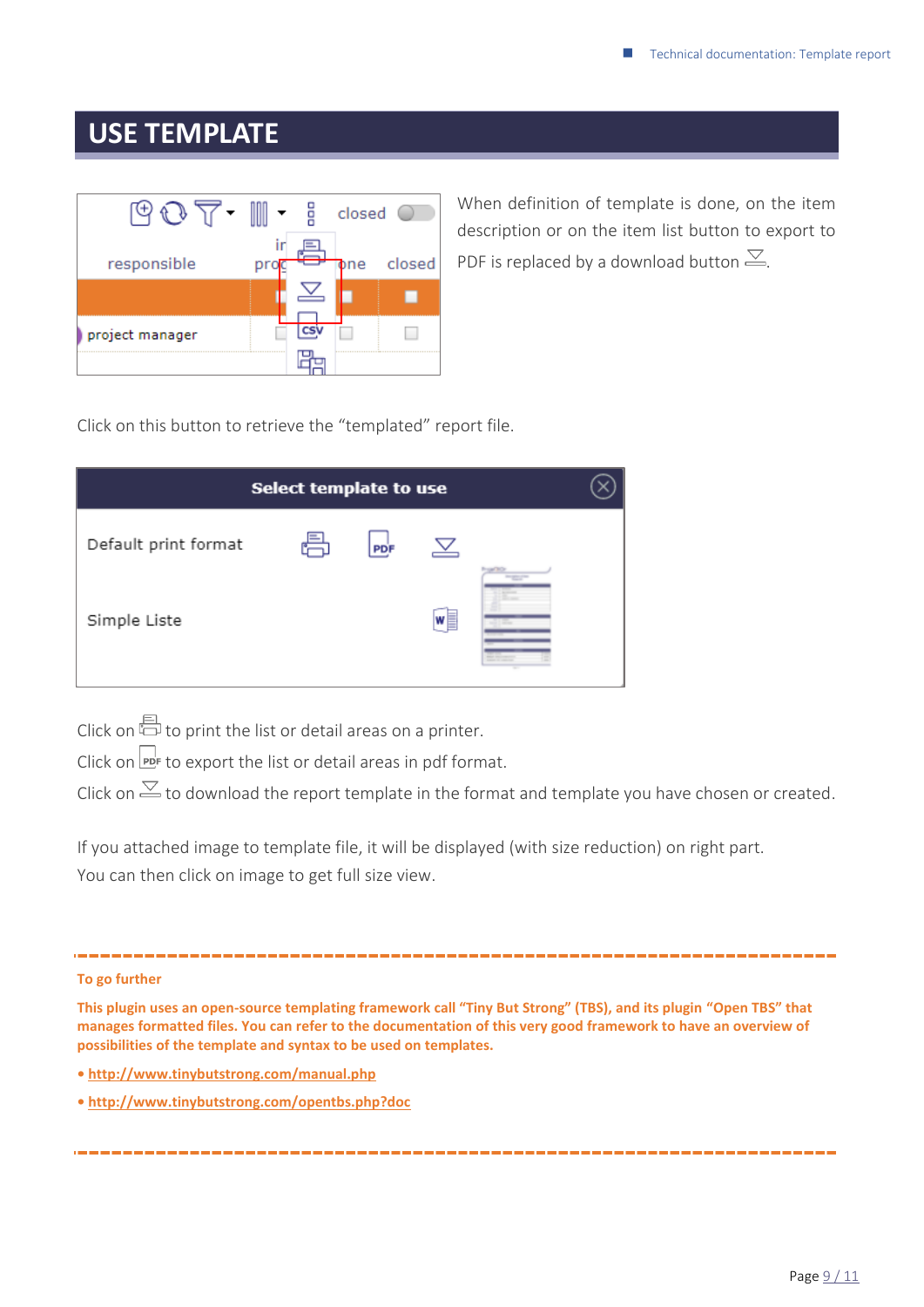### <span id="page-9-0"></span>**LIMITS**

**This plugin has some limitations when generating result, depending on format. Be sure to understand and accept these limitations before buying the plugin.**

- Word, Excel, PowerPoint formatting cannot export formatted text. Then long text fields such as "description" field, "result" field and "notes" won't be able to format the html tags. If you use the normal field code [fieldName], you will get html tags displayed in result. You must used plain text field [fieldNameText].
- Only Html output format is able to display formatted text (for long text fields such as "description", "result" and notes).
- On Html output format, if you download the html file, you will lose display of images (you'll only see place reserved to the image). Images will be retrieved if you export result to PDF.
- Html page must stand on single file. Any include of CSS or JavaScript files will fail. All styling must be included in the file.
- Plain text format (.txt) can manage blocks for lines with tag [block=], but then will need that the corresponding line must end with a "new line" character, so cannot be the last line of the file. This may be important of you wish to export files in CSV format: it will contain an empty line at the end of the result file.
- Export to xlsx file may have some difficulties with merged cells. Data will be correct, but possibly you'll have to manually re-merge cells on result file.
- When defining template files for MS-Office format, be sure to disable the spell checker, as it may introduce unexpected characters in the text. This is very important with docx and pptx format.
- The templates included in the delivery are just examples that you can reuse. Take care that we don't expect to maintain these templates. Also, take care that install of new version of the plugin will overwrite these files. So don't update them directly. Copy the ones you want, rename them and update the renamed files (the files you use will be saved in "usable template files" library).
- PowerPoint (and other presentation) format is based on Slides, that are not pages. So lists may come out of the slide, it won't generate a new slide as it would generate a new page with Word format.